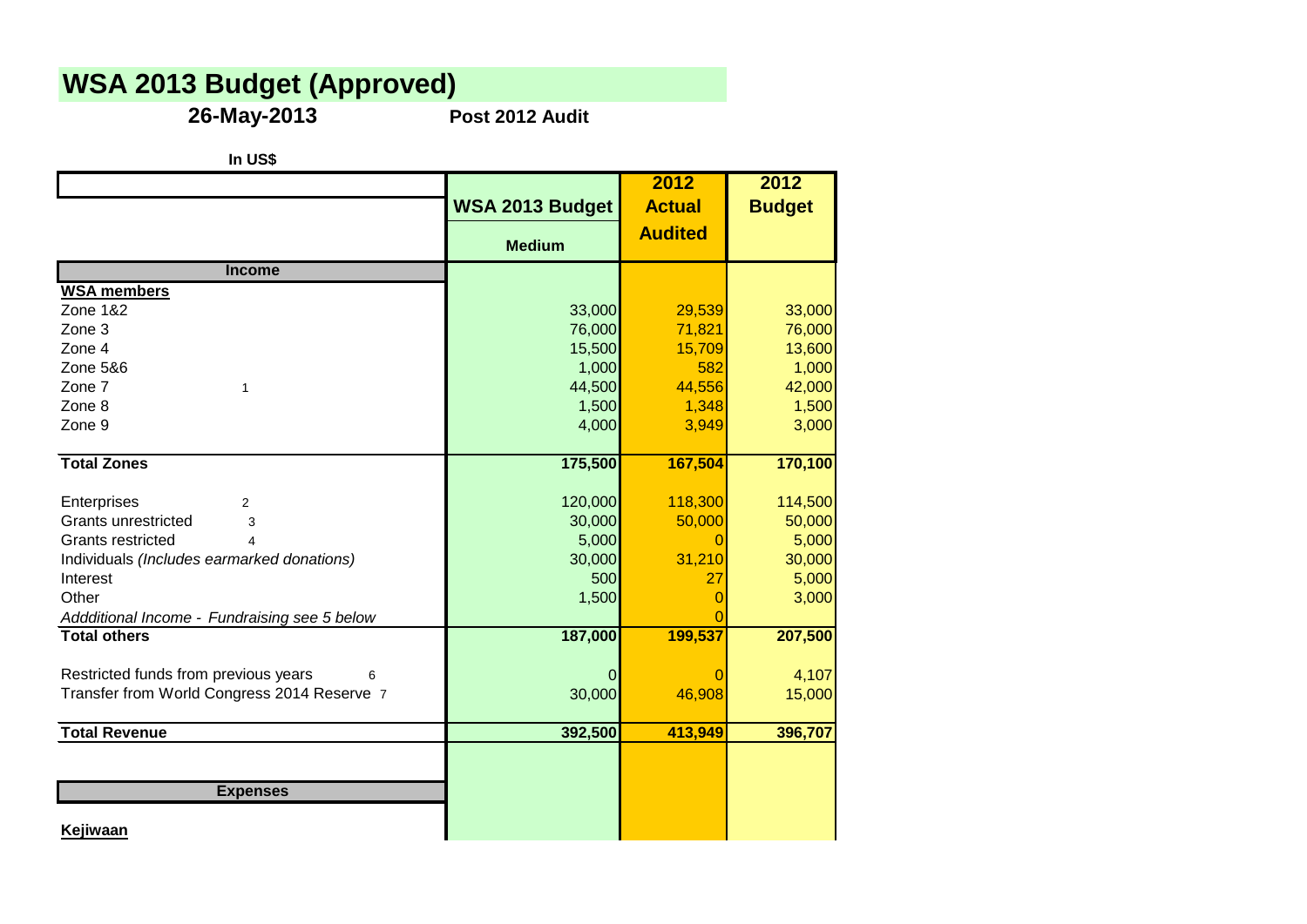|                                                      |                        | 2012           | 2012          |
|------------------------------------------------------|------------------------|----------------|---------------|
|                                                      | <b>WSA 2013 Budget</b> | <b>Actual</b>  | <b>Budget</b> |
|                                                      |                        | <b>Audited</b> |               |
|                                                      | <b>Medium</b>          |                |               |
| Area 1                                               | 30,000                 | 31,139         | 30,000        |
| Area <sub>2</sub>                                    | 38,000                 | 45,068         | 38,000        |
| Area 3                                               | 30,000                 | 26,730         | 30,000        |
| Ibu Rahayu                                           | 12,520                 | 12,520         | 12,520        |
| <b>Total Kejiwaan</b>                                | 110,520                | 115,457        | 110,520       |
|                                                      |                        |                |               |
| <b>Media Unit</b>                                    |                        |                |               |
| <b>SPI</b>                                           | 30,000                 | 30,000         | 30,000        |
| Publication of Bapak's Volumes in Spanish            | 5,000                  | 5,060          | 5,000         |
| Translations (WSA+other docs into 5 languages) 8     | 8,000                  | 6,188          | 8,000         |
| <b>WSA Archives: Running Costs</b><br>9              | 51,730                 | 44,009         | 30,000        |
| <b>WSA Archives: Projects</b><br>9                   | 64,500                 | 0              |               |
| HoS<br>10                                            | 8,000                  | 8,000          | 8,000         |
| <b>Total MU</b>                                      | 167,230                | 93,257         | 81,000        |
|                                                      |                        |                |               |
| <b>Human Activities</b>                              |                        |                |               |
| CSP (Care Support Program) Subud Emergency Fund      | 9,000                  | 6,756          | 12,500        |
| CSP (Care Support Program) Subud Education Fund      | 7,000                  | 6,694          |               |
| <b>SICA</b>                                          | 15,000                 | 15,000         | 15,000        |
| <b>SDIA</b>                                          | 2,500                  | 2,500          | 2,500         |
| <b>SYAI Travel</b><br>12                             | 8,000                  | 4,291          | 6,000         |
| <b>SYAI Projects</b><br>12                           | 6,000                  | 115            | 6,000         |
| <b>SESI</b><br>13                                    | 5,500                  | 9,300          | 5,500         |
| <b>SIHA</b><br>14                                    | 2,500                  | 0              | 2,500         |
| Grants to zones                                      | 12,000                 | 1,150          | 10,000        |
| PR/Websites/Communications<br>15                     | 13,000                 | 8,198          | 10,000        |
| <b>WSHPP</b><br>16                                   | 5,000                  | 1,066          | 6,475         |
| Amanecer Support<br>17                               | 2,500                  |                |               |
| Travel subsidies for youth & adults to attend events |                        |                |               |
| <b>Total HA</b>                                      | 88,000                 | 55,070         | 76,475        |
|                                                      |                        |                |               |
| <b>Total program expenses</b>                        | 365,750                | 263,784        | 267,995       |
|                                                      |                        |                |               |
| <b>Supporting Services</b>                           |                        |                |               |
| WSA Chair remun.                                     | 0                      |                |               |
| WSA Chair/DChair expenses                            | 13,000                 | 12,085         | 10,000        |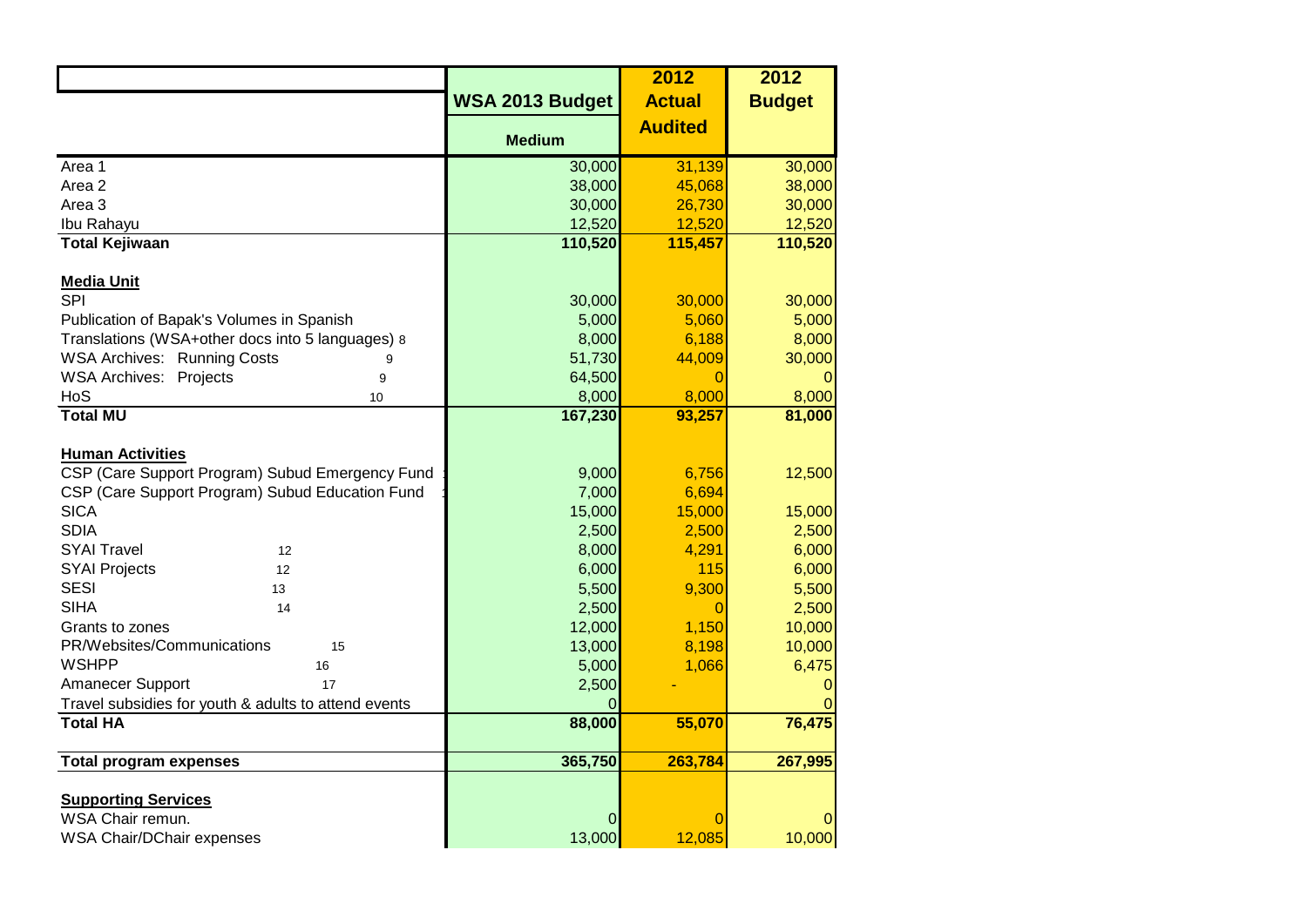|                                                                                |    |                        | 2012           | 2012             |
|--------------------------------------------------------------------------------|----|------------------------|----------------|------------------|
|                                                                                |    | <b>WSA 2013 Budget</b> | <b>Actual</b>  | <b>Budget</b>    |
|                                                                                |    | <b>Medium</b>          | <b>Audited</b> |                  |
| <b>Zonal Representatives</b>                                                   | 18 | 26,000                 | 15,225         | 24,000           |
| <b>WSC Meetings</b>                                                            | 19 | 27,000                 | 47,165         | 41,400           |
| WSA BoD conference calls                                                       |    | 1,500                  | 561            | 1,300            |
| <b>Total WSC</b>                                                               |    | 67,500                 | 75,036         | 76,700           |
| <b>WSA Executive:</b>                                                          |    |                        |                |                  |
| Remunerations                                                                  | 20 | 50,000                 | 50,930         | 52,200           |
| Travel, accomodation                                                           | 21 | 11,000                 | 9,385          | 11,000           |
| Office & admin expenses                                                        |    | 7,000                  | 6,080          | 6,700            |
| Bank charges                                                                   |    | 4,000                  | 2,812          | 4,000            |
| Legal fees                                                                     |    | 11,000                 | 525            | 15,000           |
| Various                                                                        |    | 2,000                  | 1,189          | 1,400            |
| <b>Currency differences</b>                                                    | 22 | 3,500                  | $-2,557$       |                  |
| Audit                                                                          |    | 5,000                  | 4,500          | 5,000            |
| <b>Total WSA Executive</b>                                                     |    | 93,500                 | 72,864         | 95,300           |
| <b>Pensions</b>                                                                | 23 | 17,485                 | 16,976         | 16,976           |
| <b>Total Supp. Services</b>                                                    |    | 178,485                | 164,876        | 188,976          |
| Contingency<br>World Congress 2014 Advances                                    | 24 | 1,000<br>30,000        | 46,908         | 1,500<br>15,000  |
| <b>Total expenses</b>                                                          |    | 575,235                | 475,568        | 473,471          |
|                                                                                |    |                        |                |                  |
| <b>Surplus/deficit before Fundraising &amp;/or Transfers</b>                   |    | $-182,735$             | $-61,619$      | $-76,764$        |
| <b>Fundraising Target</b><br>5<br><b>Transfer from Unrestricted Net Assets</b> |    | 182,735<br>0           | 61,619         | 76,764           |
| <b>Surplus / Deficit after Fundraising &amp; Transfers</b>                     |    | $\mathbf{0}$           | $\overline{0}$ | $\boldsymbol{0}$ |

## **Notes:**

1 Zone 7 commitment for 2012 was \$42,000 (Including Subud Canada pledge of \$13,000 for 2012)

2 Indonesian enterprise donated \$1,700 to be used for SESI in 2013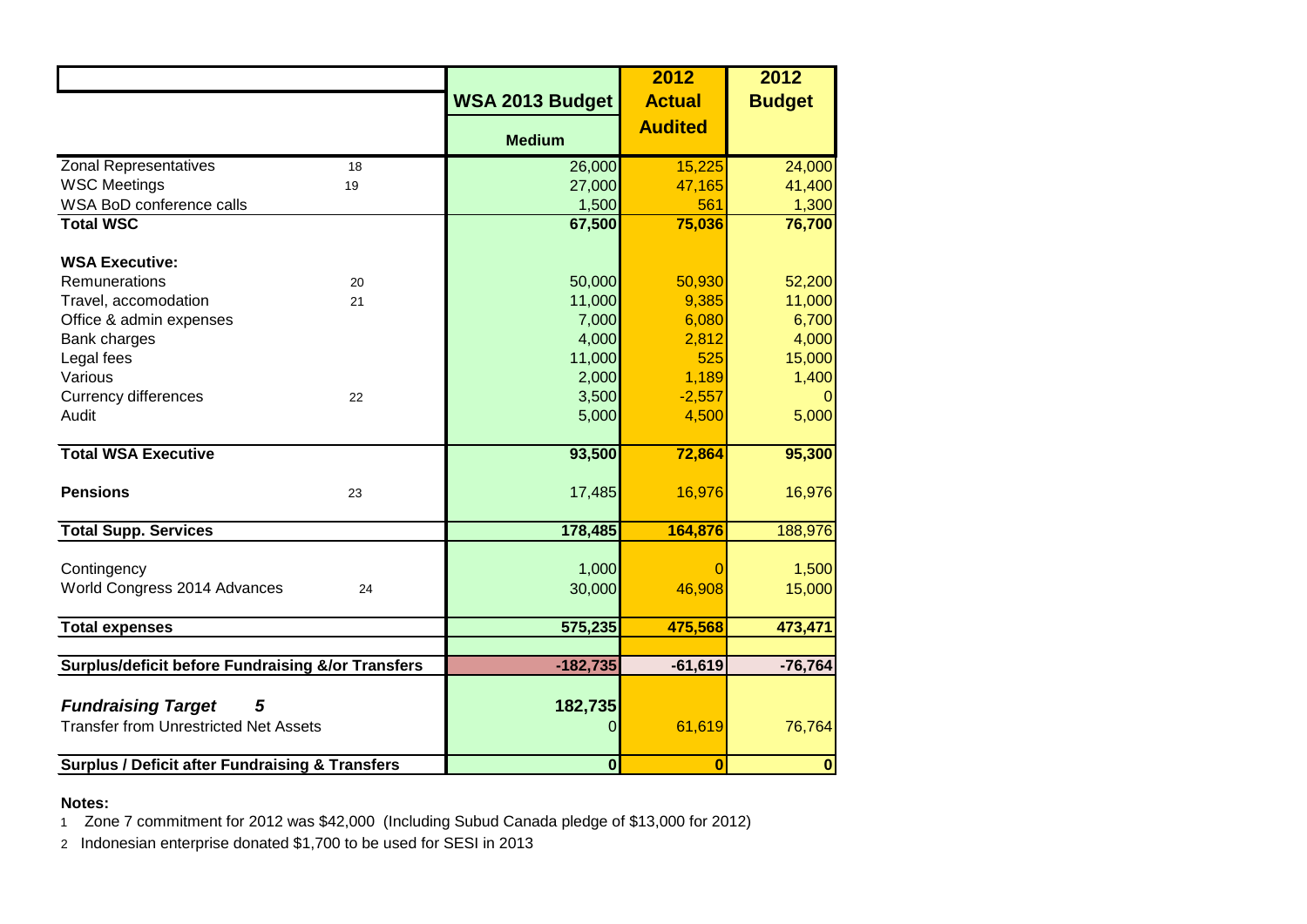|                                                                                                                                                                                                                                                          |                                                                                                                                             | 2012           | 2012          |                                                                                                                                                        |
|----------------------------------------------------------------------------------------------------------------------------------------------------------------------------------------------------------------------------------------------------------|---------------------------------------------------------------------------------------------------------------------------------------------|----------------|---------------|--------------------------------------------------------------------------------------------------------------------------------------------------------|
|                                                                                                                                                                                                                                                          | WSA 2013 Budget                                                                                                                             | <b>Actual</b>  | <b>Budget</b> |                                                                                                                                                        |
|                                                                                                                                                                                                                                                          | <b>Medium</b>                                                                                                                               | <b>Audited</b> |               |                                                                                                                                                        |
| 3 Grants unrestricted: MSF with their reduced income, is no longer in a position to grant \$50,000 to WSA. For 2013 their grant is a total of \$30,000:                                                                                                  |                                                                                                                                             |                |               |                                                                                                                                                        |
| IH Travel \$20,000 Other WSA programs \$10,000                                                                                                                                                                                                           |                                                                                                                                             |                |               |                                                                                                                                                        |
| 4 Grants restricted: \$5,000 per year from GHFP earmarked for WSHPP until 2014 Subud World Congress                                                                                                                                                      |                                                                                                                                             |                |               |                                                                                                                                                        |
| 5 Fundraising: See explanation below in green                                                                                                                                                                                                            |                                                                                                                                             |                |               |                                                                                                                                                        |
| 6 Restricted funds from previous years:                                                                                                                                                                                                                  |                                                                                                                                             |                |               |                                                                                                                                                        |
| 7 World Congress Advance is a straight offset (same \$ in, same \$ out), so doesn't change the overall budget result                                                                                                                                     |                                                                                                                                             |                |               |                                                                                                                                                        |
| 8 Translations (WSA+other docs into 5 languages). Spanish: Paloma requests Euro 3,600 = approx USD 4,800 pa                                                                                                                                              |                                                                                                                                             |                |               |                                                                                                                                                        |
| French: Arnaud de Lune \$1,640 Russian: Marsiya \$290 Indonesian: Mardiana \$250<br>DVD Subtitling (all languages): Raimundo Olivares \$300 Other/contingency: \$720 = Total \$8,000                                                                     |                                                                                                                                             |                |               |                                                                                                                                                        |
| Includes some costs for interpreting at council (WSC) meetings                                                                                                                                                                                           |                                                                                                                                             |                |               |                                                                                                                                                        |
| 9 WSA Archives includes: Current Year Projects \$64,500 Running Costs \$51,730 = Total Archives \$116,230                                                                                                                                                |                                                                                                                                             |                |               |                                                                                                                                                        |
| Running Costs: Includes Amalijah's \$20,000 honorarium                                                                                                                                                                                                   |                                                                                                                                             |                |               |                                                                                                                                                        |
| WSA is now responsible for the total WSA Archives fundraising of this \$116,230 amount                                                                                                                                                                   |                                                                                                                                             |                |               |                                                                                                                                                        |
| WSA Archives Memnon Phase relates to 2011 & 2012                                                                                                                                                                                                         |                                                                                                                                             |                |               |                                                                                                                                                        |
| 10 History of Subud (HoS): \$2,500 for HOS Books 1 & 3. \$5,500 for digitization of HOS interviews (continuing work from 2012)                                                                                                                           |                                                                                                                                             |                |               |                                                                                                                                                        |
| 11 CSP: Considerable extra educational & emergency requests for 2013 have been received                                                                                                                                                                  |                                                                                                                                             |                |               |                                                                                                                                                        |
| 12 SYAI previously split into SYAI Travel & SYAI Projects to give greater transparency                                                                                                                                                                   |                                                                                                                                             |                |               |                                                                                                                                                        |
| \$2000 additional travel for 2013 to attend Puebla planning meetings for World Congress 2014                                                                                                                                                             |                                                                                                                                             |                |               |                                                                                                                                                        |
| 13 Enterprises: \$1,700 donated by Indonesian enterprise towards SESI funding for 2013                                                                                                                                                                   |                                                                                                                                             |                |               |                                                                                                                                                        |
|                                                                                                                                                                                                                                                          | 14 SIHA added as a partner organisation in June 2011, to be officially ratified at 2014 World Congress. Given budget for first time in 2012 |                |               |                                                                                                                                                        |
| 15 PR/Websites/Communications: WSA to produce materials/information about Subud for use outside (& within) Subud.                                                                                                                                        |                                                                                                                                             |                |               |                                                                                                                                                        |
| Also funds WSA newsletters, websites (subud.org / subud.com / subudworldnews.com / subud.tv), production of WSA Annual Report, & communications<br>Includes such annual costs as: WSA Newsletters in a number of languages \$4,500 Annual Report \$1,900 |                                                                                                                                             |                |               |                                                                                                                                                        |
|                                                                                                                                                                                                                                                          |                                                                                                                                             |                |               |                                                                                                                                                        |
| 16 WSHPP grant of \$5,000 per year from GHFP earmarked for WSHPP until 2014 Subud World Congress<br>17 Amanecer Support: To support Elias & Amanecer Task Force in helping resolve the issues facing Amanecer (Proposed by Mauricio)                     |                                                                                                                                             |                |               |                                                                                                                                                        |
| 18 Zonal Representatives:                                                                                                                                                                                                                                |                                                                                                                                             |                |               |                                                                                                                                                        |
| 19 WSC 2013 meeting Poio: Estimate is: \$27,000 for accommodation, food, facilities & admin - for around 39 people (35 council + executive) for 9-12days                                                                                                 |                                                                                                                                             |                |               |                                                                                                                                                        |
| Accom/food cost €43 pp per night (\$56.36) based on sharing a twin room                                                                                                                                                                                  |                                                                                                                                             |                |               |                                                                                                                                                        |
| \$45,000 for Airfares (26 @ \$1,500 + 12 @ \$500)                                                                                                                                                                                                        |                                                                                                                                             |                |               |                                                                                                                                                        |
| Total Estimated cost of 2013 WSC Meeting in Poio, Spain will be around \$72,000 (Airfares \$45,000 plus meeting costs \$27,000).                                                                                                                         |                                                                                                                                             |                |               |                                                                                                                                                        |
|                                                                                                                                                                                                                                                          |                                                                                                                                             |                |               | Airfares are mostly included in the individual budget line items such as: IHs, Zone Reps, SYIA, SICA, SESI, SDIA, SIHA, Archives, Travel/accommodation |
| <b>SUMMARY OF WSC 2012 Meeting COSTS:</b>                                                                                                                                                                                                                |                                                                                                                                             |                |               |                                                                                                                                                        |
| Actual Airfare Costs approx 37 @ US1500 = US\$55,500 Estimated                                                                                                                                                                                           |                                                                                                                                             |                |               |                                                                                                                                                        |
| Accommodation/food/facilities & admin = US\$44,326 Actual                                                                                                                                                                                                |                                                                                                                                             |                |               |                                                                                                                                                        |
| Total 2012 WSC Meeting Cost - Vancouver = US\$99,823                                                                                                                                                                                                     |                                                                                                                                             |                |               |                                                                                                                                                        |